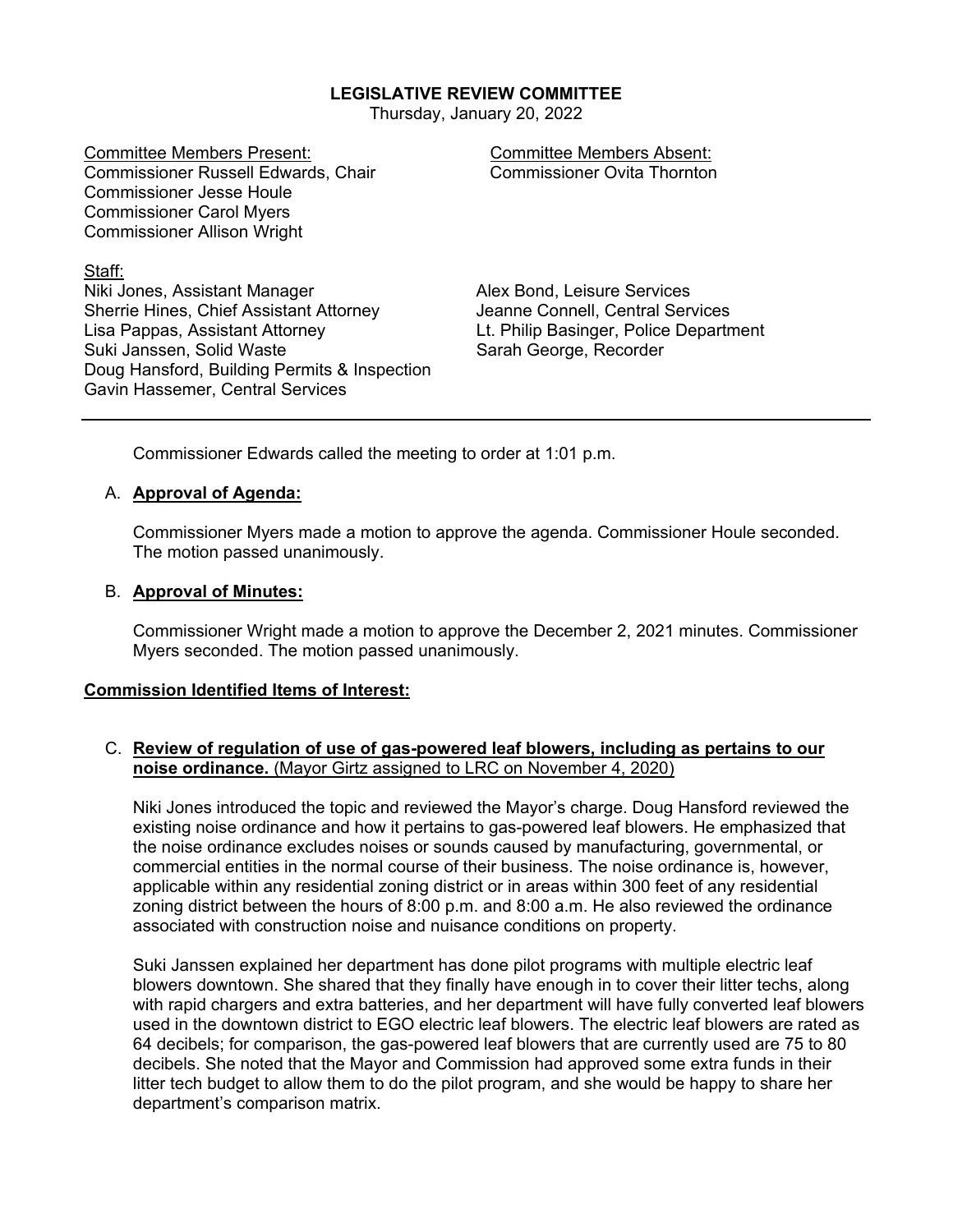Commissioner Edwards shared that, in his experience, the key thing is to be sure to store the batteries properly to make sure they do not get too cold, as that would destroy them. Suki Janssen explained that this was something her department has had to work out, because they do not have indoor storage; they are working with downtown parking to store the batteries when it is very cold. Her team has already been downtown to ensure they have space to secure the equipment and batteries. She also noted that they have tested the rapid charger, and the batteries charge in only 20 minutes. They will be able to share more in the coming weeks after they have been able to fully implement them downtown.

Gavin Hassemer shared that Central Services has piloted a few electric or battery-operated leaf blowers within their Landscape Management and Facilities Management divisions. Landscape Management has close to about 40 different leaf blowers that have to be used at any one point in time amongst the many crews. He shared that, although they are certainly open to any changes the Mayor and Commission would like to implement, they have both pros and cons that they have discovered thus far, and there are also budget implications that would likely arise if something is implemented on a wider scale. Jeanne Connell shared that her team has been using the electric leaf blower at the water treatment facilities, and they also have two weed eaters and a couple of edgers that are electric. The only obstacle they have seen with those pieces of equipment is that, with the RPMs on that equipment, they do not get more than a half hour of time with each battery. She explained that, once they are operating, they work well and have no issues; the only issue is the continuation of recharging. Gavin Hassemer explained that Landscape Management would need to test and pilot equipment, given their crews continually use equipment throughout the day, and they would need the equipment selected could stand up to that constant use.

Commissioner Edwards explained that he could understand that there is budget implications and challenges with the continuous workload requirements but also expressed concern that we are putting employees out in a field using machines that we know are hazardous to their health and hearing. He explained that he believes we need to also look at the long term implications in addition to the quickness of the job to be done. He shared that, if we can switch the fleet over and have rapid recharging, there could be a work around for some of the continuous workload requirements. Niki Jones agreed and added that this is why departments have moved to piloting this equipment.

Alex Bond explained that Leisure Services has a couple of electric leaf blowers deployed out in the field at different locations. He shared that they have some very specific uses for leaf blowers, and, typically, it is more intermittent uses like blowing leaves off of t-pads for disc golf or park shelters. They used operational dollars to purchase the STIHL electric leaf blower with the 3,000 battery backpack and were able to get about four hours of run time out of it. He shared that the entire backpack is the battery; it is heavy, so they are also considering alternatives that may be lighter, but it has been overall helpful for their operations. They have been able to cut out the idle time that they usually have when walking from one place to another and have been able to use these in the field around parkgoers; when anyone comes up with a question, staff is able to shut it down instantly for their safety and the noise. He shared that they are pretty happy with the equipment, but the cost is the biggest concern. He explained that they would continue to replace equipment in their fleet, but they would need to secure funding for that.

Commissioner Wright shared that she was excited to learn about the pilot programs going on in departments, and these experiences will help them with specifics that can be put into dollar amounts. She explained that it may be helpful for them to learn more about the amount of funding that may be needed and timeline, so the Committee can support this during the budget process. Commissioner Myers agreed with Commissioner Wright that it would be helpful to have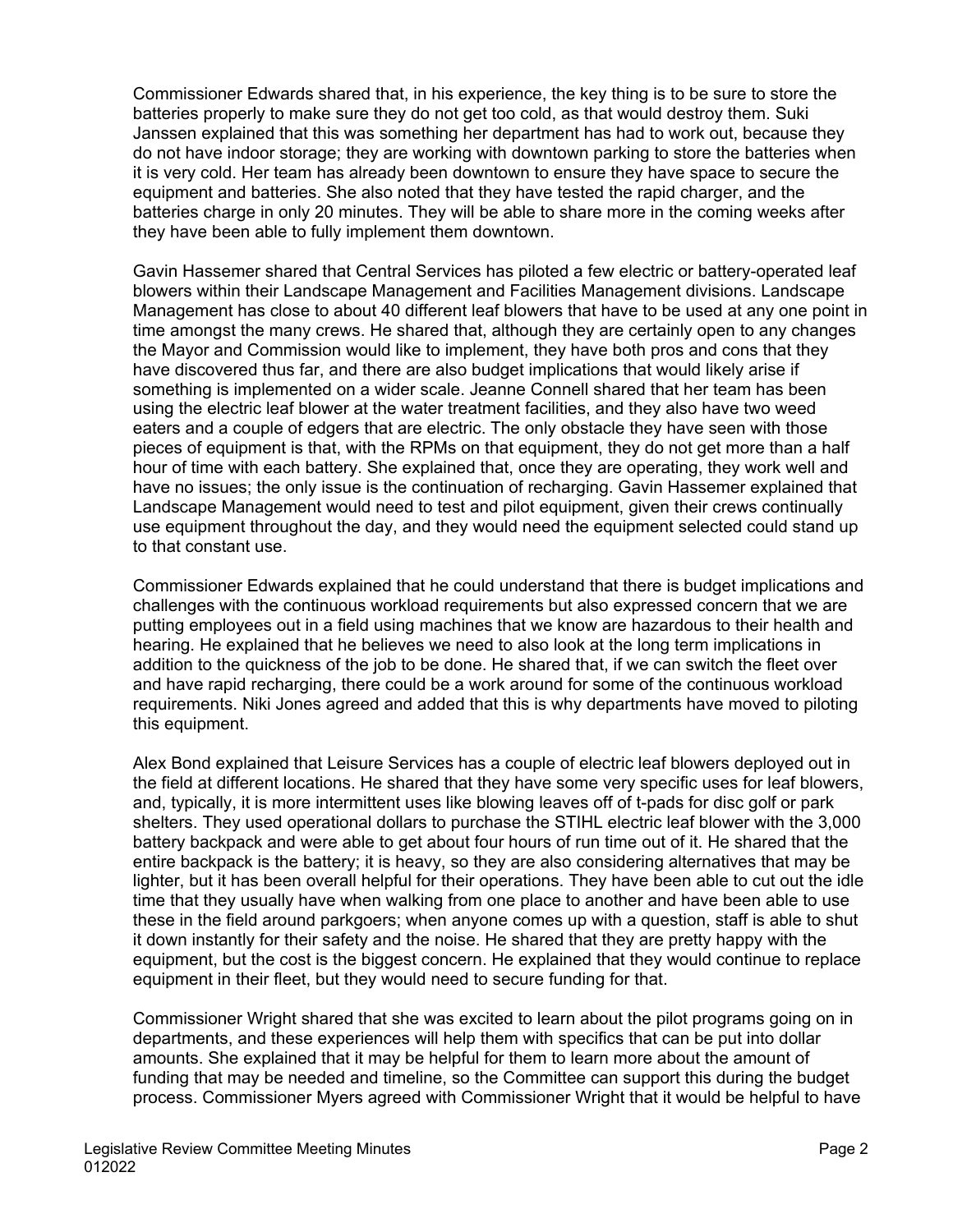a budget amount. She also shared that she was curious whether or not this is something that the departments are initiating themselves. She noted that they have the 100% renewable energy resolution, and there will be some policy suggestions in it. She inquired as to whether or not there were policies in place that address this or if there could be a policy put in place to require it. Commissioner Edwards explained that he believes that is what they are moving forward on and identifying how they can transition the government. He shared that he views this as part of their 100% renewable energy pledge by moving away from fossil fuels and towards renewable energy. As soon as they get some budget figures and identify what else is needed to make a complete transition, they could absolutely go ahead and phase the gas-powered equipment out. Niki Jones recommended that they tie this into the ACCGov strategic plan, as, theoretically, the strategic plan also ties to the budget. He suggested taking an incremental approach and identify some milestones that each year we would want to hit, so the budget does not take the full impact in one year. Rather than a policy, he believes it could be a strategy.

Commissioner Edwards expressed interest in also knowing the best estimate we can get on our fuel costs. He understands that the life cycle on the gas-powered equipment is shorter. He explained that he would like an all-encompassing look at the budget ramifications by incorporating the costs associated with the status quo. Commissioner Houle explained that they are encouraged by the department updates and support moving forward to transitioning ACCGov to all electric as soon as possible. They noted that the Mayor and Commission has an upcoming retreat to discuss the strategic plan, and they also support making this transition part of the plan. From their perspective, the concern they initially had with this topic has been about legislating this in people's private lives at the local level. Since the first meeting on this topic, Commissioner Houle shared that they have spoken with Commissioner Edwards, and, given the Committee largely agrees with the transition to electric on the internal side, they would encourage discussion regarding the external side and discuss what, if anything, they would like to do in that regard. Commissioner Edwards explained that taking a look at what we can do as a local government to do the best we can to create a peaceful environment for our residents while taking care of worker safety and moving towards a renewable future is important. This would help us set an example, and then they can move forward from there and determine what the appetite is from the community at-large regarding this topic and see what can be done more broadly.

Suki Janssen inquired as to whether or not it would be helpful for them to share pros and cons as they continue to use the electric equipment. Commissioner Edwards agreed that it would be helpful. Niki Jones explained that staff would come back with some additional updates as they continue to use the electric equipment, and he also hopes to share some budget estimates.

D. **Review and make recommendations regarding current alcohol serving opportunities for Special Events on public properties and public rights-of-way (both free public activities and ticketed events), including flexibility regarding shape and size requirements of drinking areas, food service requirements, furniture requirements, and consideration of the ratio of police officers required per physical size or occupancy, as well as review of areas managed by Leisure Services that may be available for Special Events that serve alcohol.** (Mayor Girtz assigned to LRC on February 4, 2020)

Niki Jones reviewed the Mayor's charge and summarized the history of the topic, including what was addressed by the ordinance change and special events pilot program. He explained that staff requested the Mayor and Commission extend the special events pilot program for another year, as they did not believe they had enough events participate or time to evaluate the implications of the change. There were two events that have participated in the pilot program and used a festival zone, and there have been some lessons learned from those events.